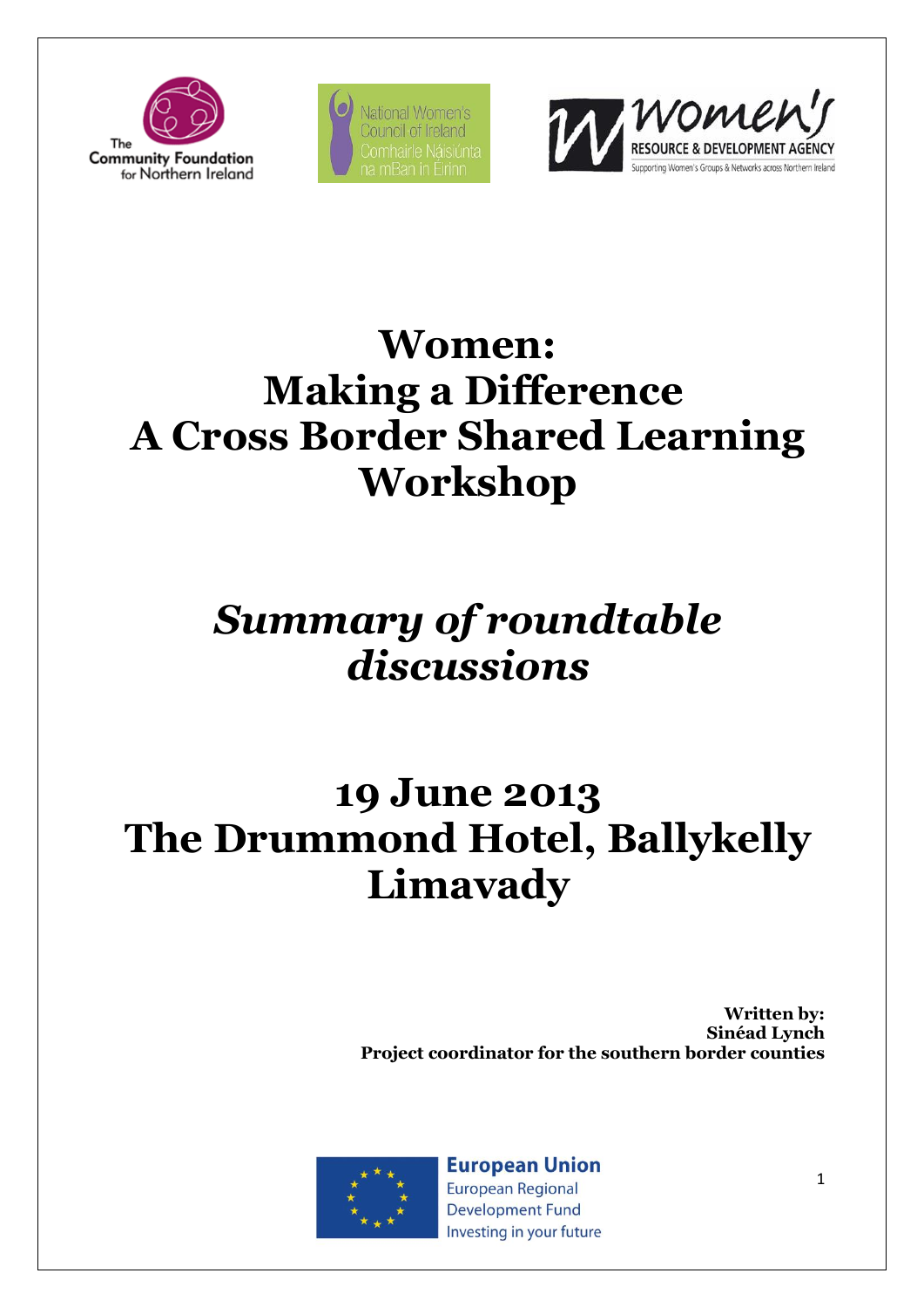# **Women Making a Difference A Shared Learning Workshop Summary of Roundtable Discussions Limavady 19th June 2013**

## **Introduction of Overall Project**

The National Women's Council of Ireland (NWCI) and the Community Foundation for Northern Ireland (CFNI) and the Women's Resource and Development Agency (WRDA) are partners in a Peace 3 project that aims to capture the experiences of women living through conflict and through the subsequent period of conflict resolution and peace building.

The aim is to learn from the experience of women who have lived through these processes and to try to identify ways in which to make a positive impact. Over two years this project will bring women together on a cross community and a cross border basis and they will have an opportunity to exchange learning with women from other conflict areas through the Foundations for Peace Network.

Key issues will be highlighted in different workshops which will take place throughout Northern Ireland and in border county areas. These are:

- Violence, safety and security
- Decision making and representation
- Women's rights are human rights women and social justice
- Women and the legacies of the past
- Women and institutional change

The final part of the project is aimed at placing on an international stage all that has been learned through the discussions between women from different communities and regions. The project will have two important outcomes:

- The learning gathered will be used for the design of policy recommendations that will be disseminated through the production of a Policy Report on Gender and Peacebuilding which will be primarily focused on influencing institutional change in both Northern Ireland and the Republic of Ireland.
- A Tool Kit on Women and Peacebuilding: Developing Practical Approaches will be produced. This will be circulated internationally with the intention of influencing governments and agencies responsible for providing grants and assistance to war-torn societies.

#### **Format**

Over 55 women from the Coleraine and Letterkenny areas attended a cross border, shared learning workshop to further discuss the topic of how women have made a difference on the level of institutional change.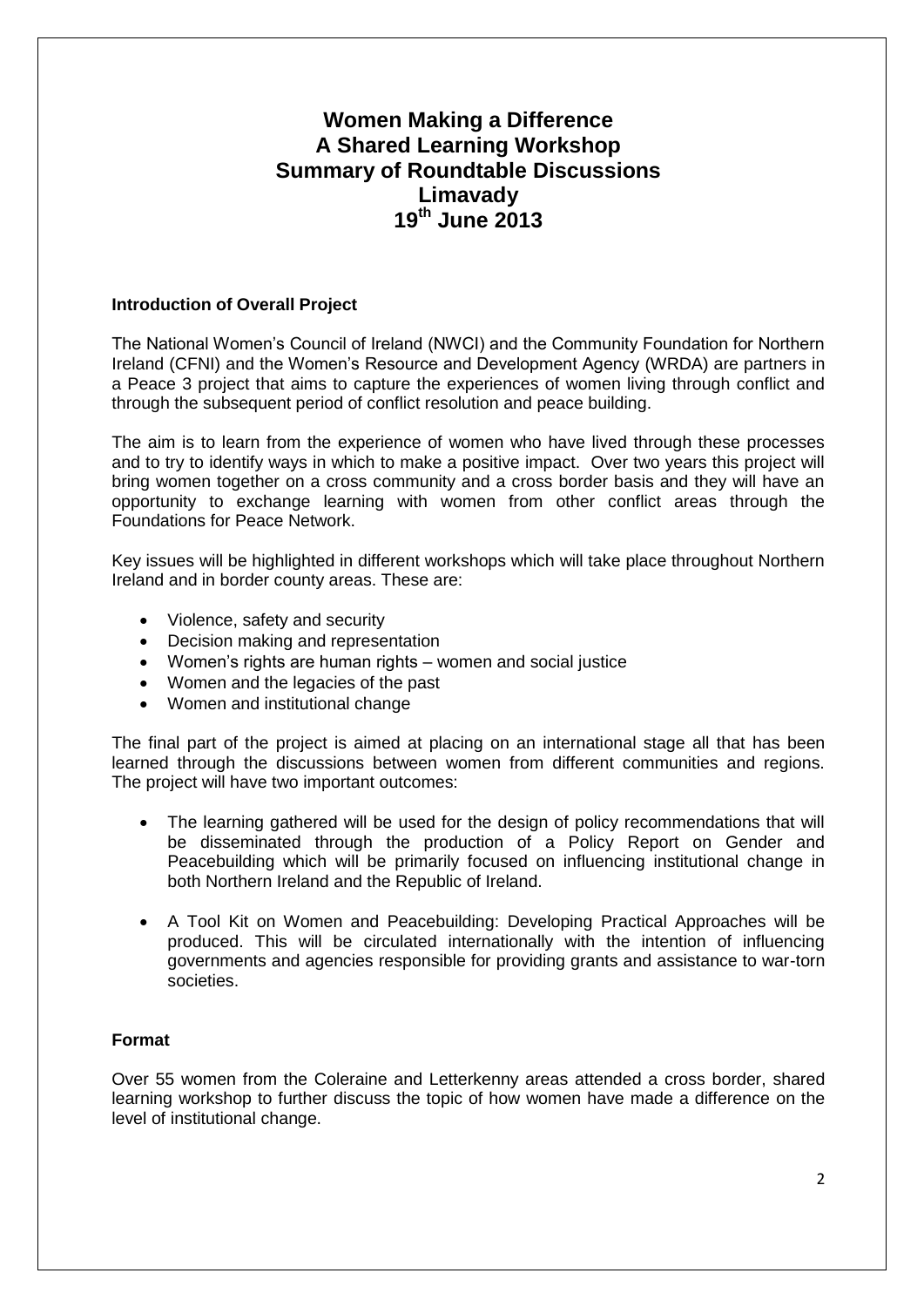The keynote speaker was Avila Kilmurray of the Community Foundation for Northern Ireland who gave an input from her point of view as one of the founding members of the Women's Coalition Party.

Facilitated discussions took place around eight tables with a scribe noting the issues that were raised. Participants were asked to focus their discussions around the following key questions:

# **1. How can we challenge the male culture and traditions to make society more**

# **equal for women?**

# **2. What actions can we take to improve women's representation and decision**

# **making at all levels – community, voluntary and political?**

At the end of each table discussion, the women were asked to prioritise the main issue or area of importance they felt strongest about. Participants were given dots to place on the flipchart in order to stress what they felt was most important to them overall. The table facilitator was then able to feedback the key points to the wider group.

A short plenary discussion ensued after the facilitated workshops.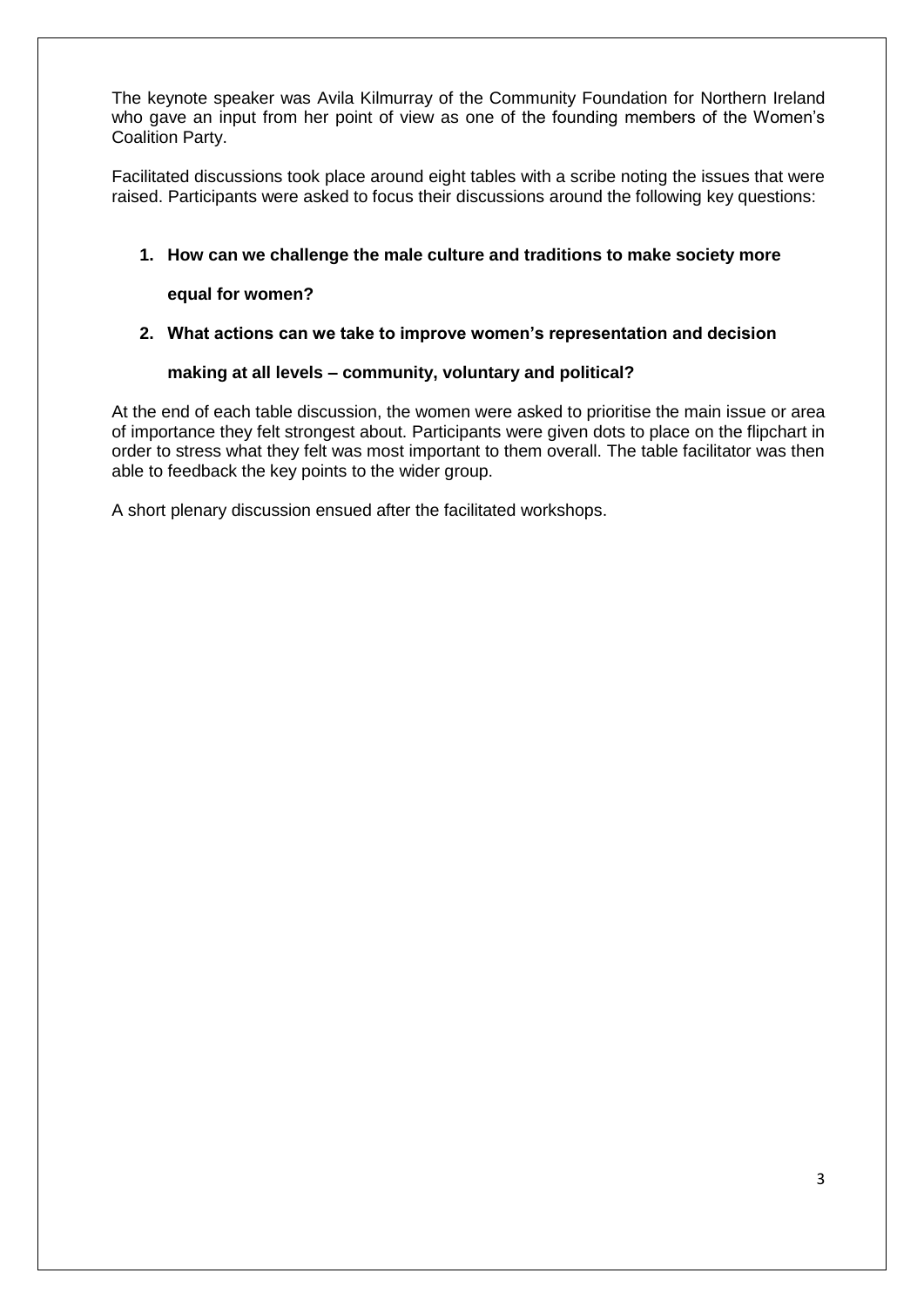Below is a synopsis of the discussions.

## **Q1. How can we challenge the male culture and traditions to make society more equal**

**for women?**

#### **Reflexivity In Women**

#### *Fear of Change*

A strong thread that ran through all of the discussions in this workshop was the need for women to be more reflexive about their own attitudes regarding gender equality. It was felt that there is a fear of change within many women, a sense of 'not wanting to rock the boat.' Part of this, it was noted relates to a fear of taking responsibility.

#### *Lack of Solidarity amongst Girls and Women*

Some of the young women present stated that girls are not backing each other up in challenging sexism. They felt it is imperative to teach gender equality to girls from a very early age and that this is the only way to challenge traditions of inequality. It was also felt that 'women can be their own worst enemies,' and that they should 'not make value judgements' on each other.

#### **Parenting & Domestic Roles**

There was a strong emphasis on the importance of the broadening and redefining of traditional parenting and domestic roles.

The participants felt that what happens in the home has a deep influence on gender stereotyping and equality and that as such mothers in particular are well placed to positively shape their children's perceptions. It was also noted that many parents are perpetuating traditional roles and the question was asked about who should take ownership of changing this.

It was noted in particular that mothers need to take responsibility for how they raise their sons. Many participants said that mothers need to teach their sons to help in the house in the same way that their daughters are expected to and that the concept of "women's work" should be eradicated completely.

One participant added that girls should not be brought up to be regarded 'as slaves in the house." But most importantly women need to 'model' what they teach and make sure that they themselves receive the respect they deserve. While it was acknowledged that some women wish to be in the home, the more dominant message of the discussion was that many women would like to either change or broaden this role.

The participants agreed very strongly that women need to start with themselves and that they indeed hold the power to make these changes within the home. In addition to this, men need to be made aware of sharing priorities within family life so that their female partners can reach a level that allows them to influence final decisions in public and political life.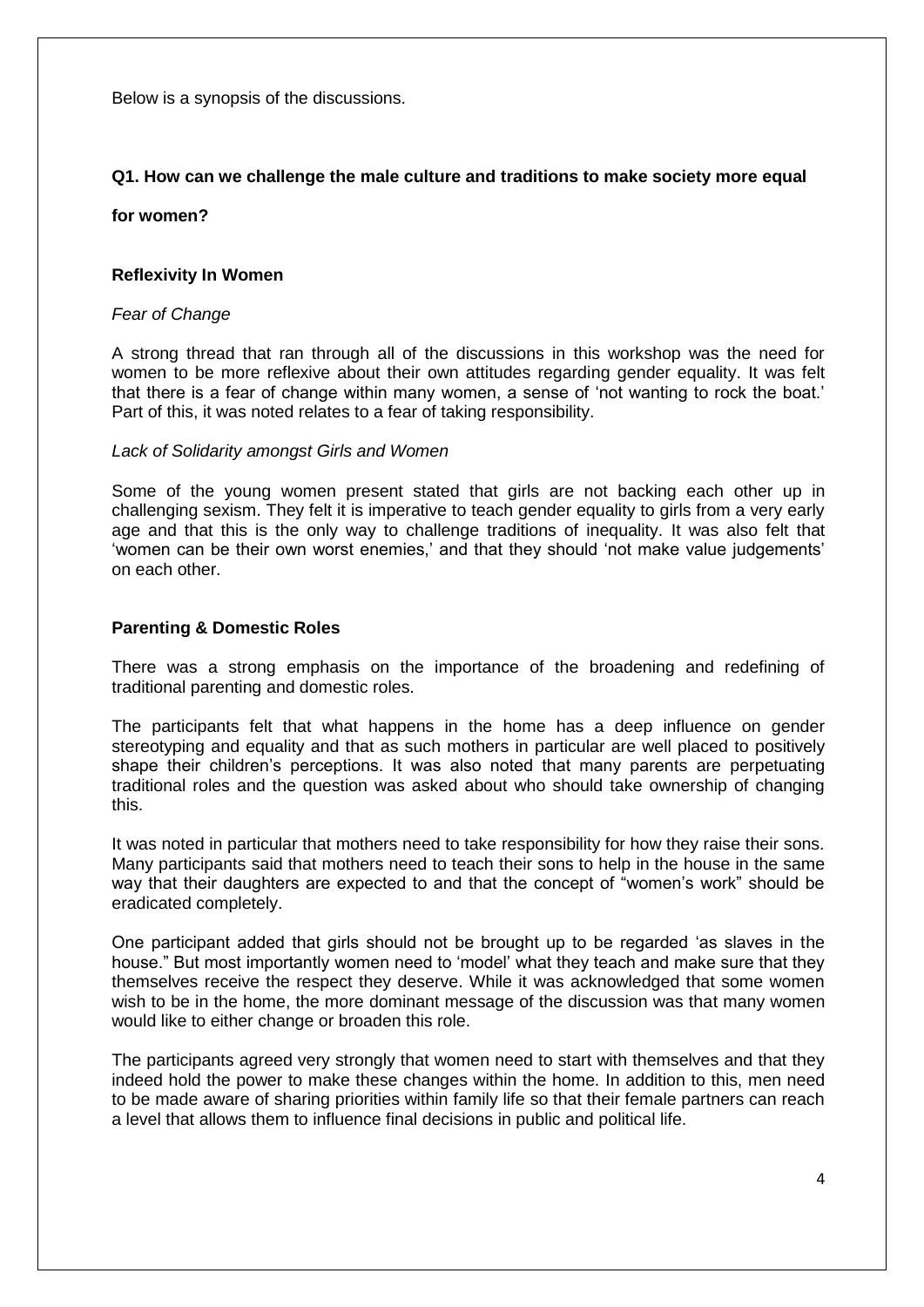It was acknowledged that children form their ideals both in the home and also through culture, media, school and friends. As such parents need to be mindful of what their children are absorbing and to address it by showing a model of equality in the home. Despite these 'wider influences,' the participants were in agreement that the central influence comes from the home.

In terms of how wider cultural stereotyping affects adults, it was agreed that men who choose to stay at home are criticised and that women who work outside of the home are likewise criticised. Participants felt that both genders need to ignore these traditional judgements when they are doing their best to create a home environment of equality.

A Peace III funded programme called 'Strength in Families' was discussed as a good project for the conscious transformation of traditional attitudes within the family unit. The programme is based on the philosophy to respect and value each person both inside and outside of the home. It also teaches that each person in the home is equal and for this reason the children also attend the course. It was noted that this kind of project is important for addressing the kind of family dysfunction that is passed down through generations.

Participants also talked about women being kept down by male members of their households. However they also highlighted the role that their own mothers have played in this. A number of participants who felt that they had very successfully challenged male culture within their own marriages stated that this process involved 'undoing the work of their mother-in-laws' who had convinced their sons of their sense of entitlement and superiority.

#### **Maternity / Paternity Leave**

Maternity and paternity leave was something that participants felt has a vital impact on the kind of influence women can have in the decision-making.

Choice, the participants said, is what is most important and changes made in maternity and paternity leave is what will create this choice. It was noted that there needs to be the same flexibility for men as there is for women after their children have been born.

It was also felt that women need to be a lot more supportive of other women's choices regarding whether to work or to stay in the home after their children are born.

Regarding the relationship between maternity leave and how it affects women's progression in the workplace, the participants talked about the need for women to be encouraged to really stand up for themselves regarding promotion within the workplace alongside being a mother.

#### **Proper Education from The Beginning**

It was agreed that proper education for girls and boys from the earliest years is absolutely indispensable. This would mean education that is underpinned by equal respect for both genders and the challenging of sexism.

There were a number of young women present in the discussion who explained the current reality within the school system which is still a long way from being a model of gender equality. For example even in mixed gender classes in which boys are greatly outnumbered, they are still the most vocal and confident; girls have great difficulty in speaking out within mixed gender settings.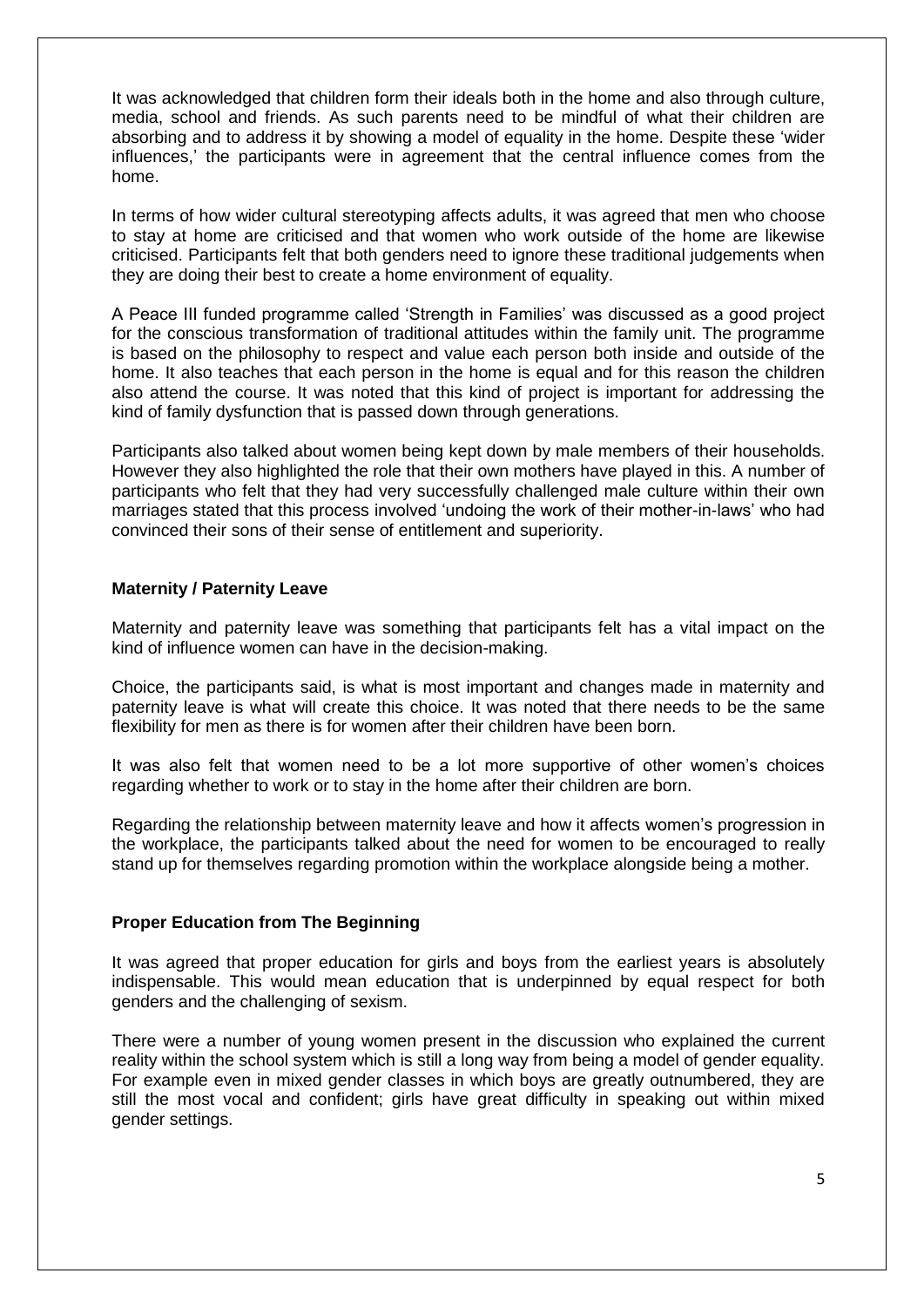One participant shared an experience about sexism in the classroom which she said was 'alive and well' – a male teacher accused two female students of being lesbians for having views on women's equality. She went on to stress the importance good male role models who can inspire boys and young men within the school system.

It was also suggested that it is vital to teach young people about healthy relationships and that young men and women need to understand 'violence in relationships is wrong.' The young participants shared how boys seem to be 'ok' on a one to one basis with girls but that when they are in groups with other boys that they speak in a degrading way to and about girls, display violent behaviour and sexually harass girls. In related comments, one of the younger participants said that girls need to be taught to 'negotiate contraception' and that they also need to be taught that they can 'say no!'

The sidelining of women's achievements both historically and in the present within the classroom was also identified as a serious fault line of our current education system. This enhances the lack of value girls put on themselves and that boys put on girls. Alongside the fact that girls are encouraged to do subjects such as home economics but not the more technical subjects, girls' confidence can be undermined by how they are treated within the school system and they can become 'brainwashed' into believing they are less valuable.

In observing how the power dynamics operate, girls very often do not have the courage to support each other in the face of the disrespectful treatment they encounter within education.

The idea of leadership courses for girls and primary school level was very strongly supported by the participants. It was felt that it is too late by the time girls get to secondary school as so many knocks to their confidence will already have taken place. Counselling was also suggested as a possible support.

Integrated education was recommended from nursery level onwards and importance of young people meeting and mixing with other groups was highlighted.

#### **Life-Long Learning**

Education for men and women as a life-long pursuit was identified as a necessity for negotiating new roles for future generations.

Confidence building for all people of all ages was regarded by many of the participants as key to creating a society in which people can achieve the things that they wish for.

There was also a discussion on the significance of women only groups and how these may be perceived by men. Sometimes men imagine that women's groups are about ceasing power and 'taking over the world,' which can cause them to feel threatened.

The inclusion of men into women's groups was raised a number of times as was the suggestion of finding non-confrontational ways to educate men about women's value such as 'empowering' men to understand women's roles and attributes.

On one hand it is within the women's only spaces that the deeper discussion about women's equality and value can happen but the question then follows as to how these groups can reach out to men's groups. It was suggested that women need to keep the 'dialogue with men open' in order to change the culture of gender.

It was, however, acknowledged that for many of the participants the greatest opposition can come from women on the journey towards greater gender equality.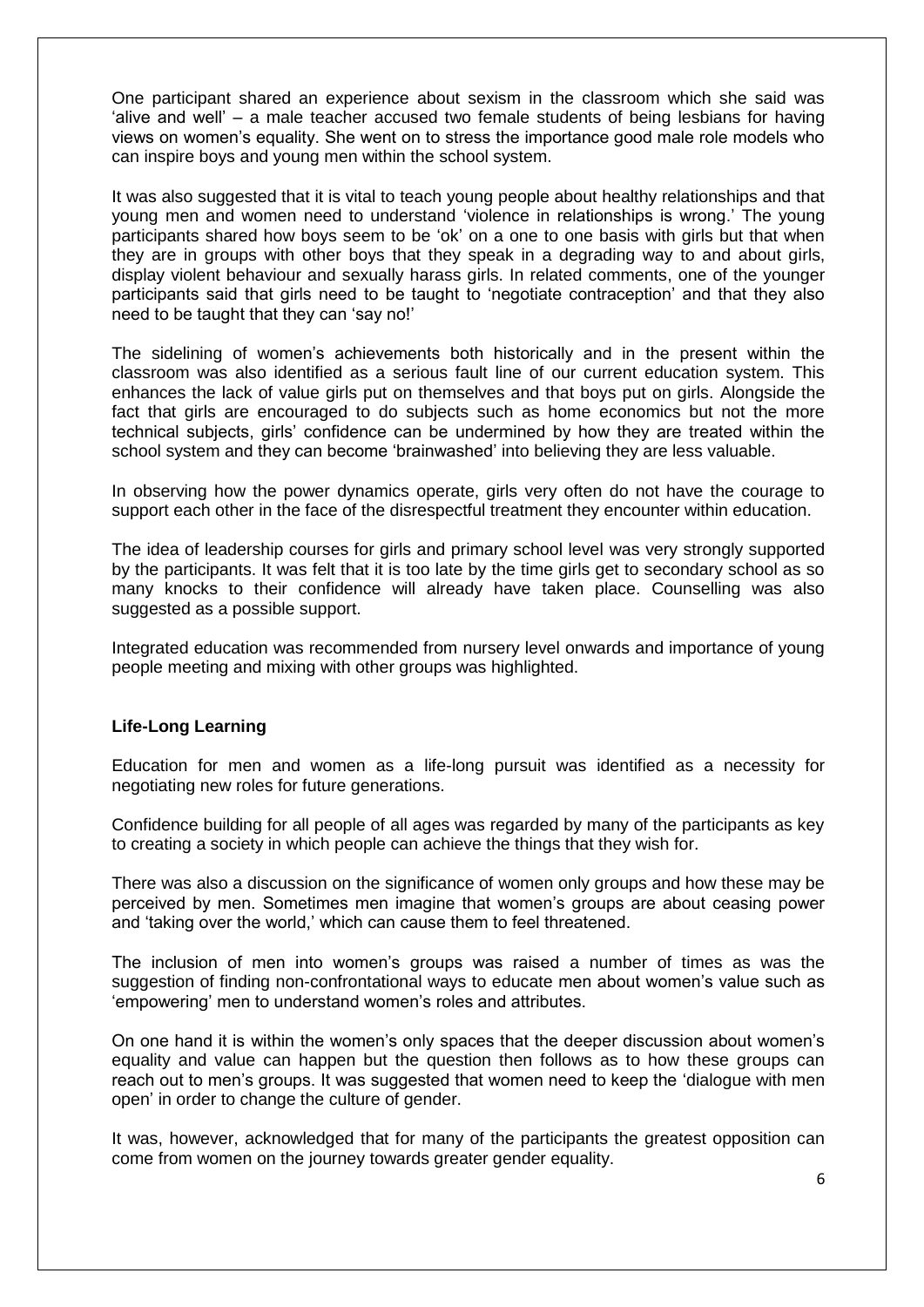Some participants felt that if as women, we have confidence that no one can treat us as second class citizens but that despite this women in areas of disadvantage in particular, *are* treated as second class citizens.

## **Media / Press and Gender Stereotyping**

The position of influence that the media and the press occupy in shaping people's collective and individual perceptions of gender stereotypes was taken very seriously in the discussions.

There was a general feeling that women need to challenge how they are being portrayed in the press and media. It was also mentioned that women can be 'their own worst enemies' in how they are hesitant to go outside the norms that media stereotyping sets and the question of 'how we can challenge the female culture?' was raised.

An example was given of how when women go to the hairdressers they are offered many brands of women's fashion and diet magazines but not newspapers. Something as simple as asking for a newspaper could make a small difference.

#### **Social Media – Challenges And Opportunities**

The younger participants in particular discussed the pros and cons of social media. The lack of regulation in the social media world means that people can say whatever they want without facing any consequences. As such it has been used as a tool for the sexual harassment and threatening of young women by young men. Even - 'violent and horrible things go unchallenged.'

Conversely, the participants felt that it can aid in changing gender dynamics in that it creates an arena for young men and women to interact in non-traditional and less gendered ways.

It was also suggested that when used productively, social media is a great way to challenge sexist behaviour both online and in the media and twitter feeds 'Everyday Sexism' and 'I Need Feminism because…' were cited as useful sites for challenging the trivialisation of sexism and violence against women.

### **Rural Isolation**

Women who live in rural areas tend to face a more embedded culture of gender traditions according to the participants. As such their suggestion was make alliances wherever it was possible with like-minded men and women.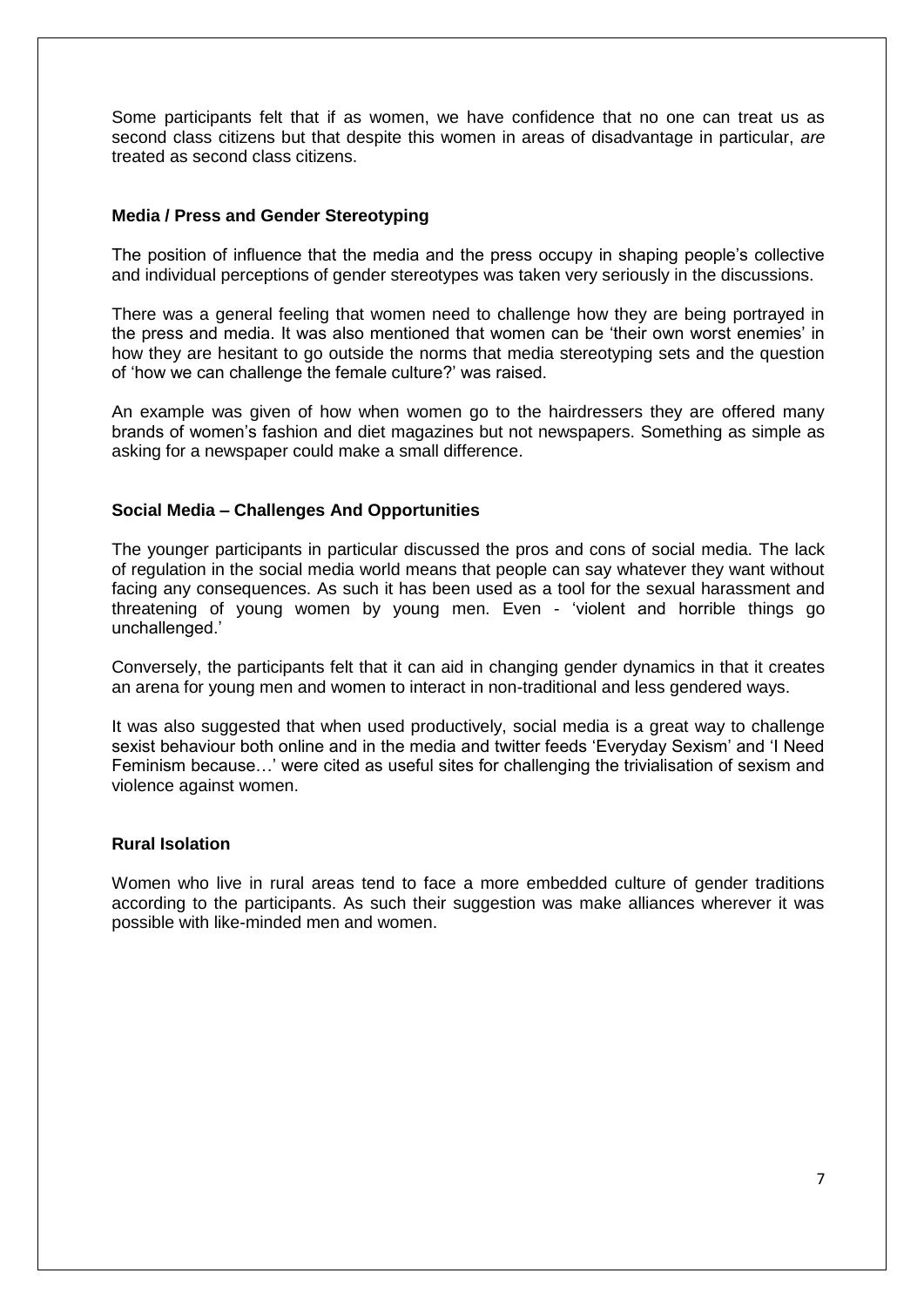#### **Q2 What actions can we take to improve women's representation and decision making at all levels – community, voluntary and political?**

# **Education Anchored in Equality and Human Rights**

#### *Primary & Secondary School Education*

The participants felt that young people are key in creating a new culture of gender equality and they suggested that education needs to be anchored in values of equality, human rights and inclusion.

They highlighted the deeply significant responsibility that teachers hold in helping to shape the opinions of young people and the importance of teacher training that reflects the seriousness of this task. It was further stated that teachers need to focus on the empowerment of each student through praise and encouragement, rather than criticism. As such it is important that there are more appropriate role models within the education system.

The question was raised as to whether mixed gender schools are at this stage the most supportive environment for girls. The women felt that girls have a more positive and supportive experience of school within single sex schools.

The idea of engaging youth as soon as possible (e.g. from preschool and infant school) is absolutely essential and that girls need to be empowered from an early age.

#### *Adult Education and Lifelong Learning*

It was noted that more men are availing of self-awareness training, personal development courses and lifelong learning in relation to human rights and equality and that this is something that needs further development.

The participants strongly agreed that more opportunities need to be created for men to learn and work together within this context and also for opportunities to be created for men and women to do this together. This would be a very valuable way to gain greater understanding of each other.

#### **Women in p/Politics**

#### *Training for Women*

Many participants talked about the need for more education and training for women who are already involved in politics so that they can reach a level at which they can influence final decisions. Ideas were also shared by many participants about bringing women on a community level on to the next stage for example local council level.

It was also suggested that a great deal of this training should be designed to 'tackle women's self-confidence issues,' and create motivational drive to move forward.

While it was acknowledged that not all women would like to stand out front, it was also suggested that other women can support those who do want to. It was felt that there was a real need to promote the women who are already active in the community to become positive role models for other women. Education and training was recommended for women working on the grassroots level to representing their community on a political level. This would be a way of tackling the issues that genuinely affect our communities.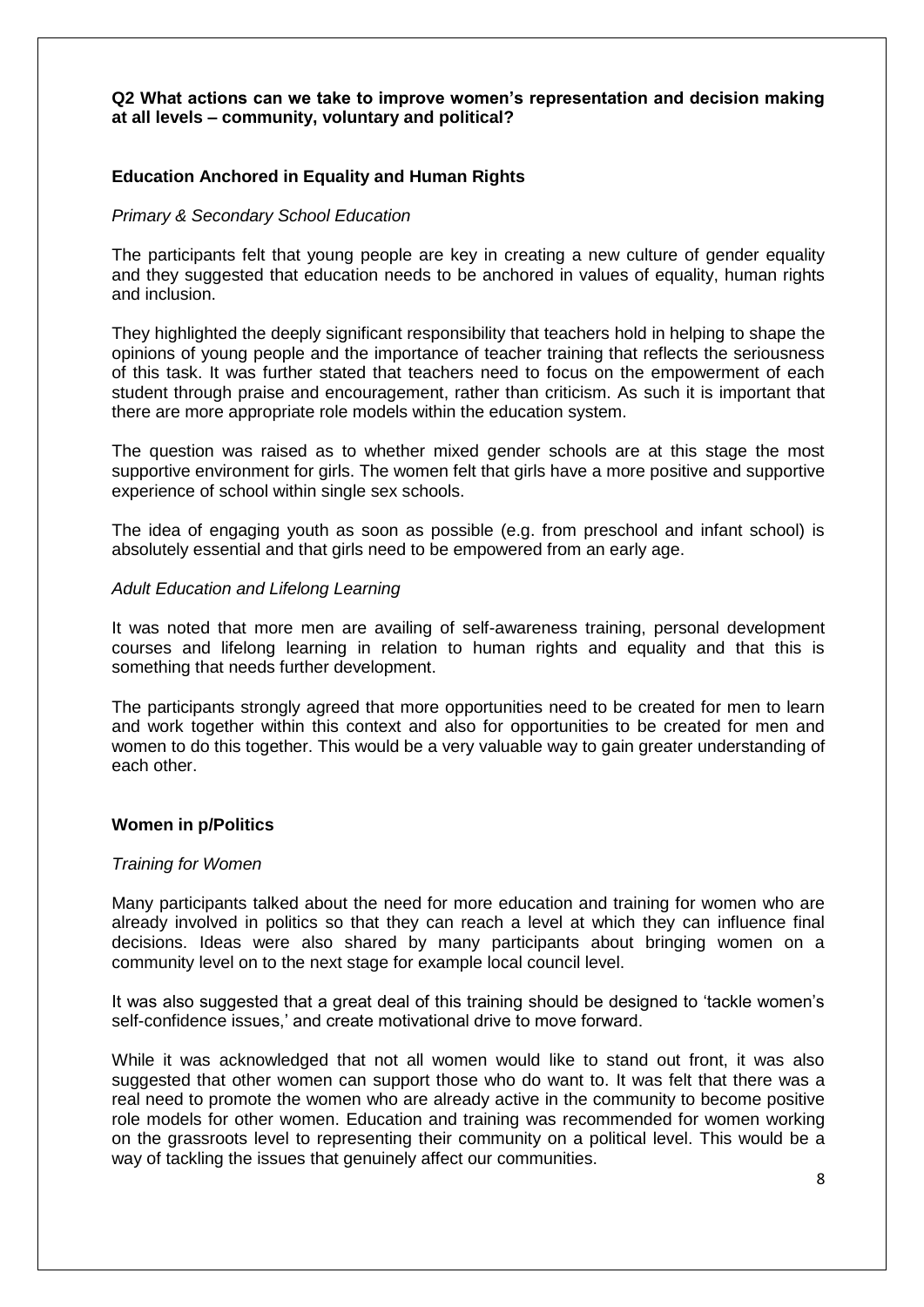One of the younger participants shared how teaching politics to young women has a very empowering effect.

Participants also talked about the need for political parties to fund training for women.

While it was acknowledged that Peace projects have been extremely valuable, the shortcoming was drawn out that the work tends not to continue beyond the remit of the project boundaries.

#### *Penalties for Sexism in the Political Sphere*

The question was raised as to whether we have the tools for challenging sexism within the political sphere and if it is the case that there are currently no consequences for this, how is it going to be challenged in the future?

Participants shared experiences of how they were dismissive and ignorant treatment that they encountered from male politicians on entering political spaces. One participant mentioned the sense of women being treated as the 'tea makers.'

#### *A People's Coalition or a Women's Coalition?*

There were varying views on the value of creating an all-women's party; some participants felt it was the only way to make progress on family and women's issues on a political level however others suggested that we should be thinking in terms of a 'people's coalition' that brings all people together rather than creating divisions and deepening stereotypes. In relation to this a number of participants also suggested that more opportunities for men and women to work together should be created.

#### *Creating Strong Networks*

The value of sustaining the dialogue with like-minded people about women in politics was highlighted as an essential process for creating awareness around sexism in politics – 'we need to keep talking about it!' One participant recommended more of the informal 'kitchen table' conversations between like-minded women as a key part of this process.

# **The Importance Of Youth**

The younger participants talked about the need to encourage youth councils and youth forums and about the importance of also listening to them. They also suggested encouraging as many young people as possible to vote and strategically outnumber those who are sexist in politics.

# **Holding Those in Positions of Power To Account**

While participants acknowledged that change was necessary at every level of society, they also stressed the importance of those at the 'top level' allowing changes 'from the top down.' Women are being trained to a certain stage which stops right before they ever have a chance to influence final decisions and we need to challenge those who are creating barriers to genuine change. It was generally agreed that those who are ready to make changes do not have the resources in place but that in light of RPA now is the time to put these measures in place for women.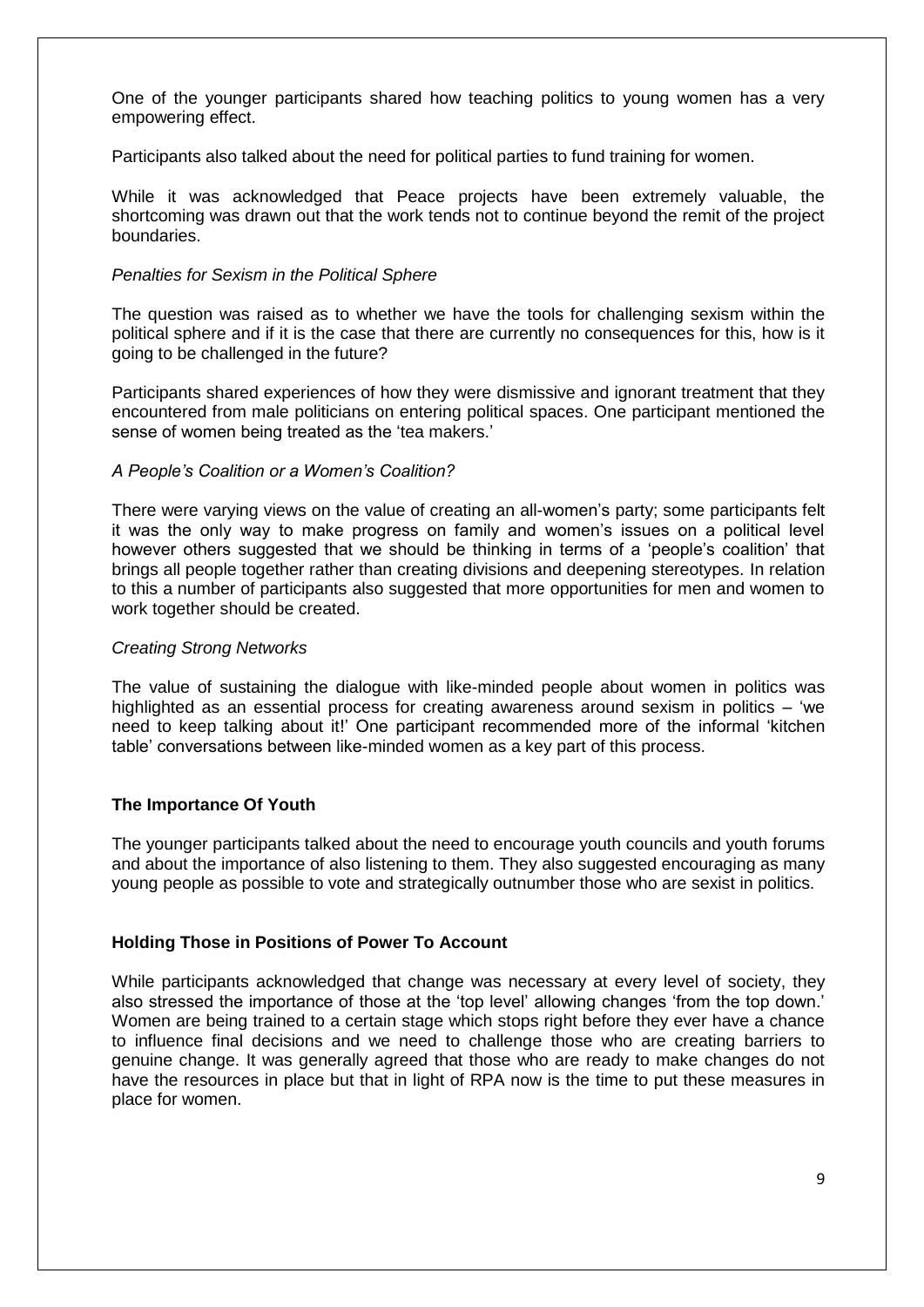### **Optimisation of Women's Skills**

The point was raised on how the skills women in the home employ are in fact highly transferrable to the public sphere. For example the skill of budgeting within the home can be transferred to the community sector. It was recommended by one participant to establish a community-based skills bank for women.

### **Understanding Diversity**

It was felt that in Donegal many young people have never been out of their local area and 'don't know what's out there.' It is not uncommon for young people in this area to not have met people from outside their community. Participants felt that understanding diversity means not only gender equality but also equality on the basis of religion and culture. This is the work of learning to respect difference and identity. In this regard, the question of whether we have genuine representivity - not just in terms of gender but also in terms of race and religion – was posed.